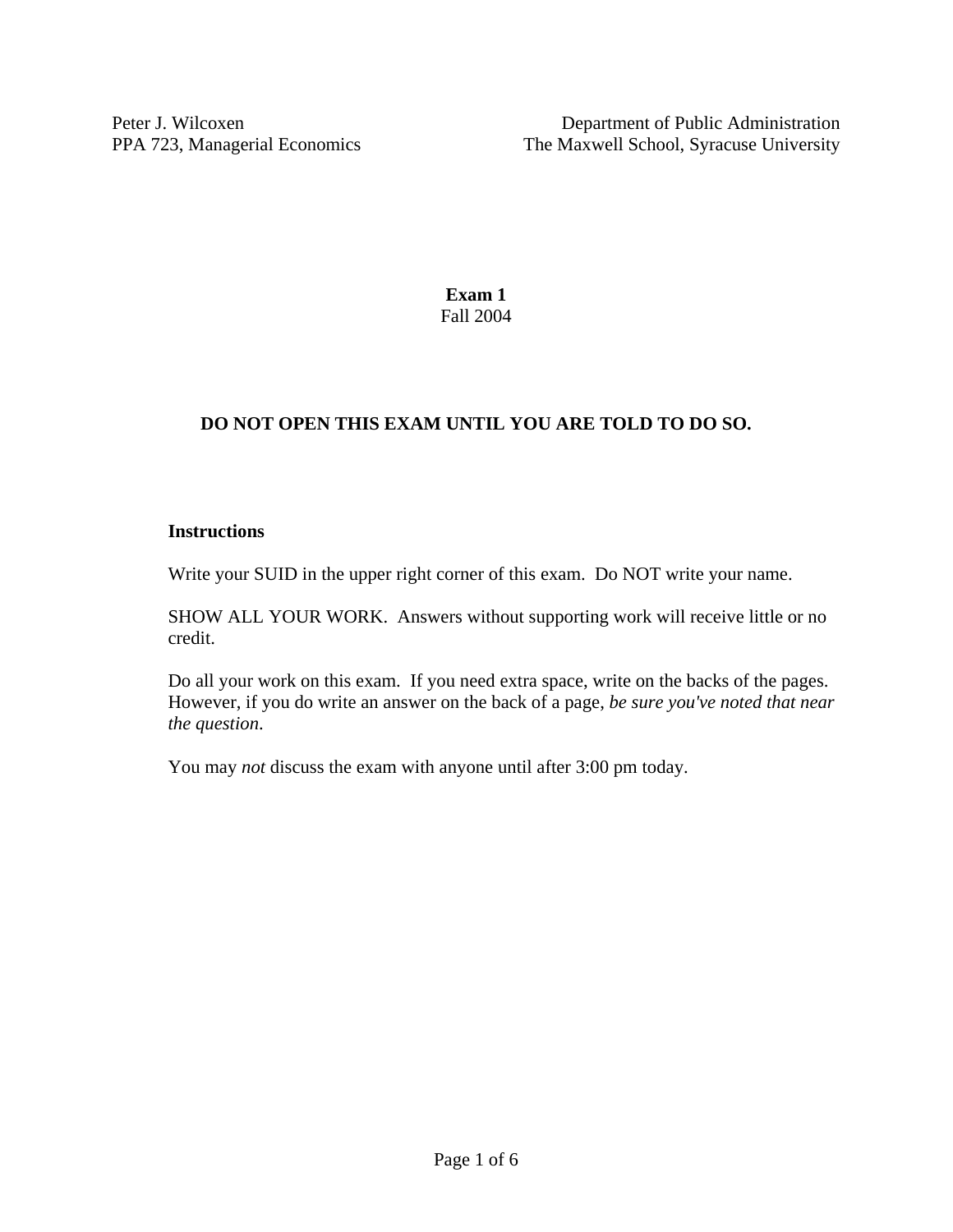#### **Part 1 (20 points)**

For the last several years, the best-selling prescription drug in the United States has been Lipitor, which is used to reduce cholesterol. Last year alone, 57 million Lipitor prescriptions were filled. The average retail price of filling each prescription was about \$100.

As you are probably aware, prescription drug prices are substantially lower outside the United States. Lipitor, for example, is 25% cheaper in Canada. However, federal law prohibits the import of drugs from abroad. Assuming that the demand elasticity for Lipitor is -0.4, how much are US buyers of Lipitor hurt by the import prohibition? You may assume that the US could import as much Lipitor as needed at the Canadian price. Please illustrate your answer with an appropriate and well-labeled graph. *Please note: this question only asks you about buyers; you do not need to discuss the effect of the policy on sellers.*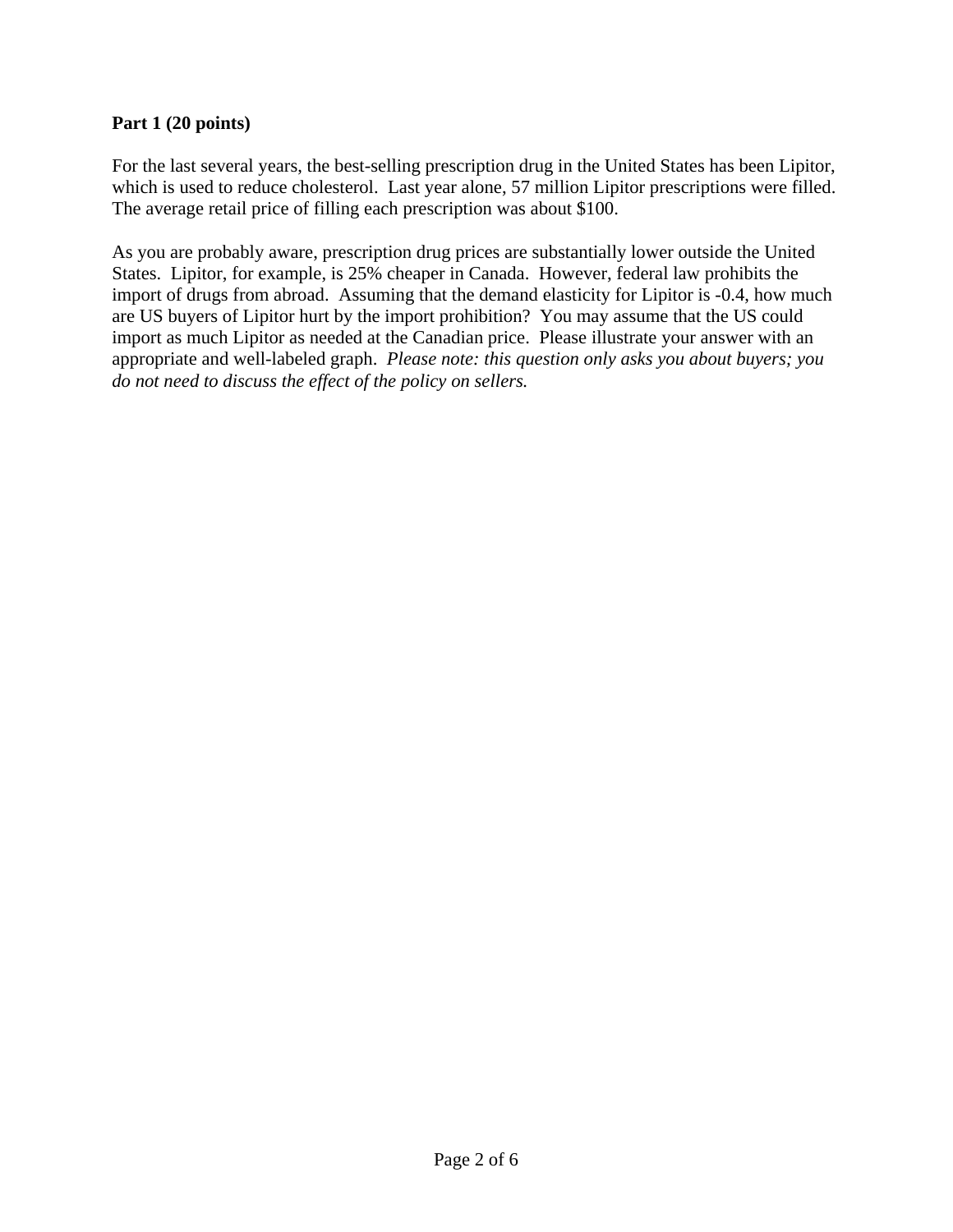#### **Part 2 (40 points)**

Suppose that a state government is concerned about air pollution would like to adopt a policy that would encourage people to buy more fuel-efficient cars. At the moment, two types of vehicle are sold in the state: high efficiency ("H") cars that get a lot of miles per gallon, and low efficiency ("L") cars that burn much more fuel. Type H cars are relatively expensive and sell for \$40,000 each; type L cars sell for \$25,000. Initially, 10,000 cars of type H are sold in the state, and 20,000 type-L cars are sold. The elasticity of demand for each type of car is -1.0.

A consultant has recently argued that a good solution would be to "level the playing field" by using taxes and subsidies to even out the difference in price between H and L vehicles. He suggests imposing a tax of \$5,000 on each L car and providing a \$10,000 subsidy for each H car sold; both cars would then sell for \$30,000. Furthermore, he argues that it can be done at no cost to the government: the money raised by the L tax would be exactly equal to the money paid out in H subsidies.

What is wrong this proposal? Please discuss in detail, and calculate all relevant quantities. You may assume that the *supply* of each type of car is perfectly elastic.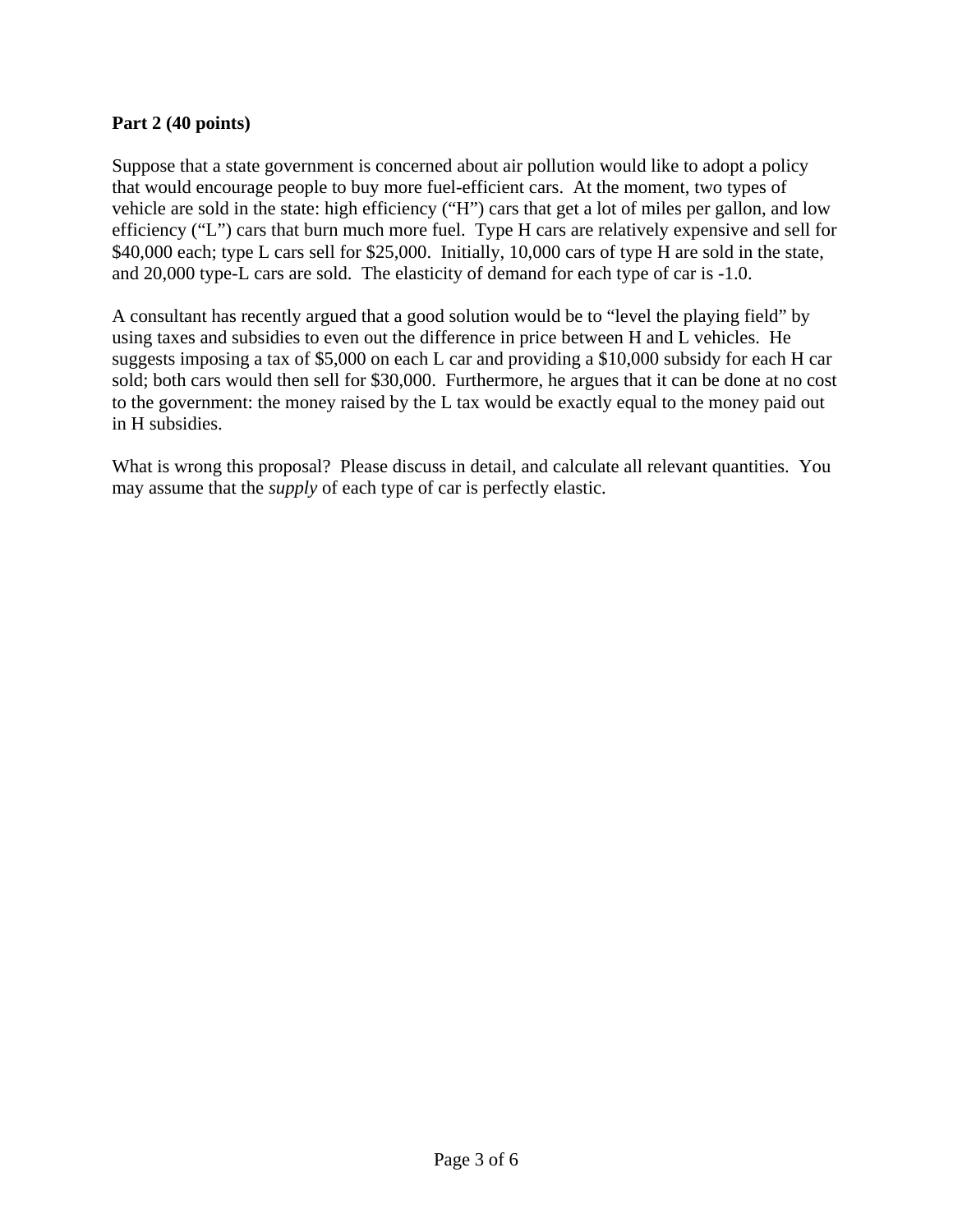**Part 2: Additional Space for Answer, if Needed**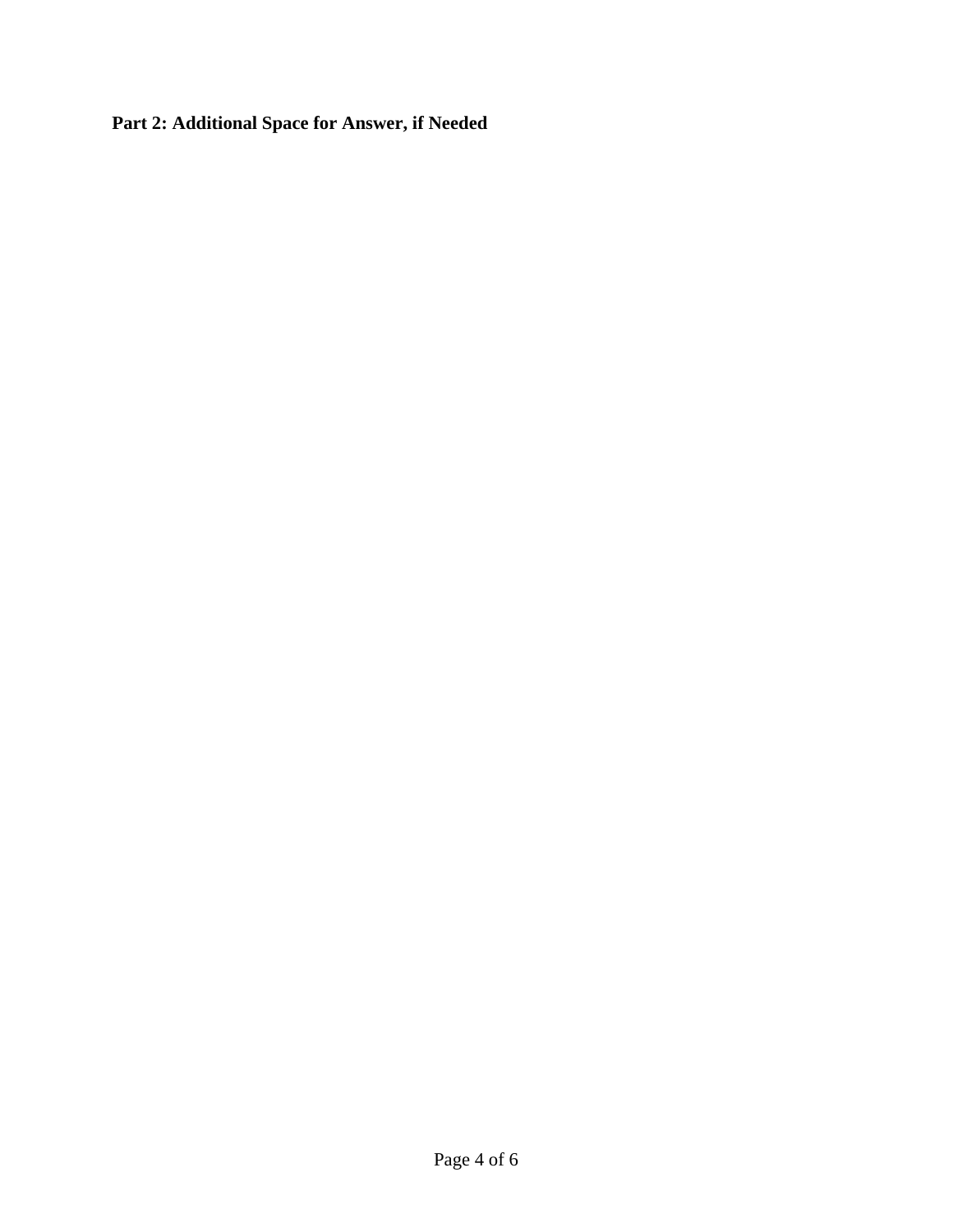## **Part 3 (40 points)**

Suppose that the market demand and supply for a particular good are given by the equations below:

$$
W2P = 2100 - Q
$$
  

$$
W2A = 2Q
$$

(a) Calculate the initial market equilibrium. What will the price and quantity be?

(b) Now suppose the government imposes a \$300 tax on sales of the good. The tax is collected from sellers. Solve for the new equilibrium price and quantity.